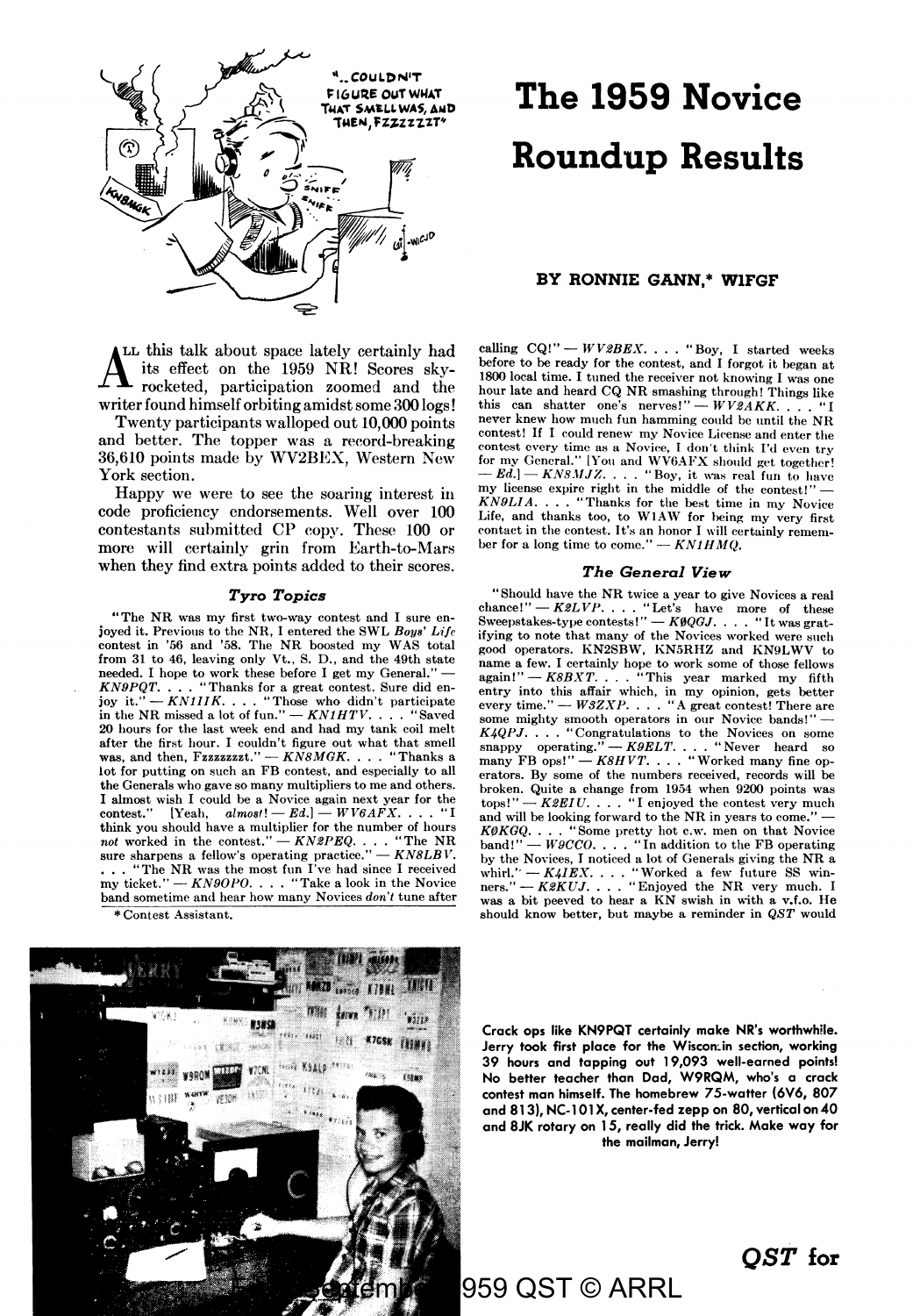sink in more. Whatsa?" -  $K8ALL...$  "Tuned down on the Novice band to get a little code practice and heard CQ NR. Worked a few and couldn't stop!"  $-K4MMW$ .

Here's how things shaped up in the "Call-Area-High" department:

| <b>KN1IIK</b>     | 12,103 | <b>KN6RGA</b> | 23,126 |
|-------------------|--------|---------------|--------|
| <b>WV2BEX</b>     | 36,610 | <b>KN7EQM</b> | 15,618 |
| KN3DWM 10,440     |        | <b>KN8KNT</b> | 14.896 |
| KN4YFB            | 11.908 | KN9PQT        | 19.093 |
| KN5QKK            | 19.140 | <b>KNØPFF</b> | 8820   |
| <b>WH6CXZ 441</b> |        |               |        |

The twenty participants who pounded brass resulting in **10,000** points or better, really deserve honorable mention!:

| <b>WV2BEX</b> | 36,610 | <b>KN1HTV</b> | 11,528 |
|---------------|--------|---------------|--------|
| KN6RGA        | 23,126 | KN5SVC        | 11,322 |
| <b>KN5QKK</b> | 19,140 | <b>KN5SEK</b> | 10,810 |
| KN9PQT        | 19,093 | KN9PQG        | 10,633 |
| <b>KN7EQM</b> | 15,618 | KN5SPD        | 10,535 |
| <b>KN8KNT</b> | 14,896 | <b>KN3DWM</b> | 10.440 |
| <b>KN8LGX</b> | 14.640 | KN5TBZ        | 10.396 |
| <b>WV2BLK</b> | 12.750 | <b>KN7GQH</b> | 10,285 |
| KN5RHZ        | 12,690 | KN8LJU        | 10,250 |
| KN1HK         | 12,103 | KN6PYS        | 10,150 |
| <b>KN4YFB</b> | 11.908 | <b>KN4YWZ</b> | 10,032 |
|               |        |               |        |

Again, the "Generals" added to the furor with some really FB brasspounding. Here's how they shaped up. Calls are listed in alphabetical order: WlAMY 238, WlAW 1 4900, WlNJL 429, WlPLJ 69, W2AZO 2378, W2DUN 2550, W2GIX 4270, W2MTA 5480, W2NIY 1220, W2SZ 2 7400, W3FHR 6930, W3MSR 470, W3ZXP 5577, W4IFJ 520,<br>W4ZWT 750, W6OJW 320, W6TOI 440, W6UFJ 444,<br>W7CNL 6345, W7VIU 882, W7ZVY 99, W8BZY 2001,<br>W9CCO 54, W9MAK 1364, W9VFE 522, K1BCS 2320, KlIXT 518; K2BNS 102, K2CTK 154, K2DZG 96, K2- EKM 1420, K2IKG 90, K2KOT 2296, K2KUA 135, K2- KUJ 1364, K2LVP 272, K2LZW 448, K2SSX 320, K4TJV /2 1736, K3AHT 2622, K3ALL 1056, K3ANU 4750, K3DKC 2289, K4IEX 1625, K4MMW 1848, K4PHY 5418, K4QPJ

1 WlWPR, opr.; 2 K2EIU, opr.



5586, K4PYM 280, K4TEA 1265, K5IHD 4440, K5LGH 2775, K5QHS 1768, K6BEP 375, K6EA 3 140, K6ICS 912, K6EBL 1218, K6EIL 385, K6MSG 507, K6PXG 2610, K7BDK 370, K7BHL 255, K7CLA 3605, K8BXT 4914, K8CZJ 540, K8HVT 5330, K8HZO 10,812, K8JLF 954,<br>K9ELT 1480, K9ISP 1380, K9LYE 1876, K9OCX 45,<br>K9PDJ 760, KØGUY 1560, KØIDV 2496, KØJPL 992, KØKGQ 3471, KØLZJ 2262, KØOJC 2528, KØPML 1350,<br>KØQGJ 2176, VE2AJD 336, VE3DNR/3 736, VO2NA 414**.** 

<sup>3</sup> WØMFW, opr.

#### *SCORES*

Scores are grouped by ARRL Divisions and Sections. The operator of the station listed first in each section is award winner for that section. *Example of listings:* WV2BEX 36,610-503-70-27, or, final score 36,610, number of stations 503, number of sections 70, total operating time 27 hours.

| <b>ATLANTIC DIVISION</b> | KN3EBF3456-86-36-19    |
|--------------------------|------------------------|
| Eastern Pennsylvania     | KN3DML3360-95-32-21    |
| KN3EHP2240-80-28-25      | KN3GEK1860-93-20-20    |
| KN3EGE1525-51-25-9       | Southern New Jersey    |
| $KN3HEE851-37-23-$       | WV2CCL4181-103-37-20   |
| $Md$ -Del.-D. $C$ .      | Western New York       |
| KN3GBT 5544-117-42-19    | WV2BEX36.610-503-70-27 |
| KN3GMT4340-114-35-18     | WV2CIA7106-194-34-33   |
| KN3EST 4284-111-34-36    | WV2CJO5040-111-40-15   |
| KN3GFK4141-86-41-14      | WV2CJK2552--88-29-25   |
| KN3HBZ3800-70-40-28      | WV2DGG2295-75-27-12    |

*(Continued on page 168)* 



Top Banana among the "Generals" is KSHZO, who helped the Novice clan with 192 contacts in 51 sections. Final score: 10,812 points! Jim sports a WAS, RCC and CP certificate of 20 w.p.m. The gear used wos o Globe Scout **680A,** Knight v.f.o., Hammarlund HQ-1 00, 40-meter **folded dipole and a Hy-Gain 3-element l 0-meter rotary beam. The study of electronics** in **college is next on the agenda. Good luck, Jim.** 



"Take Me To Your Leader." WV2BEX, **W. N. Y.** section, certainly was the one! Pounding his way to the national high score, Dave netted 36,610 points, 503 QSOs and 70 sections. The rig is a DX-40, HQ-1 00 to a 40-meter dipole and a 15-meter dipole. A real DXer, Dave worked 30 and confirmed 13 countries as a Novice. A General since May, he'll need plenty of wall-space for the QSLs to come!

## **September 1969**  From September 1959 QST © ARRL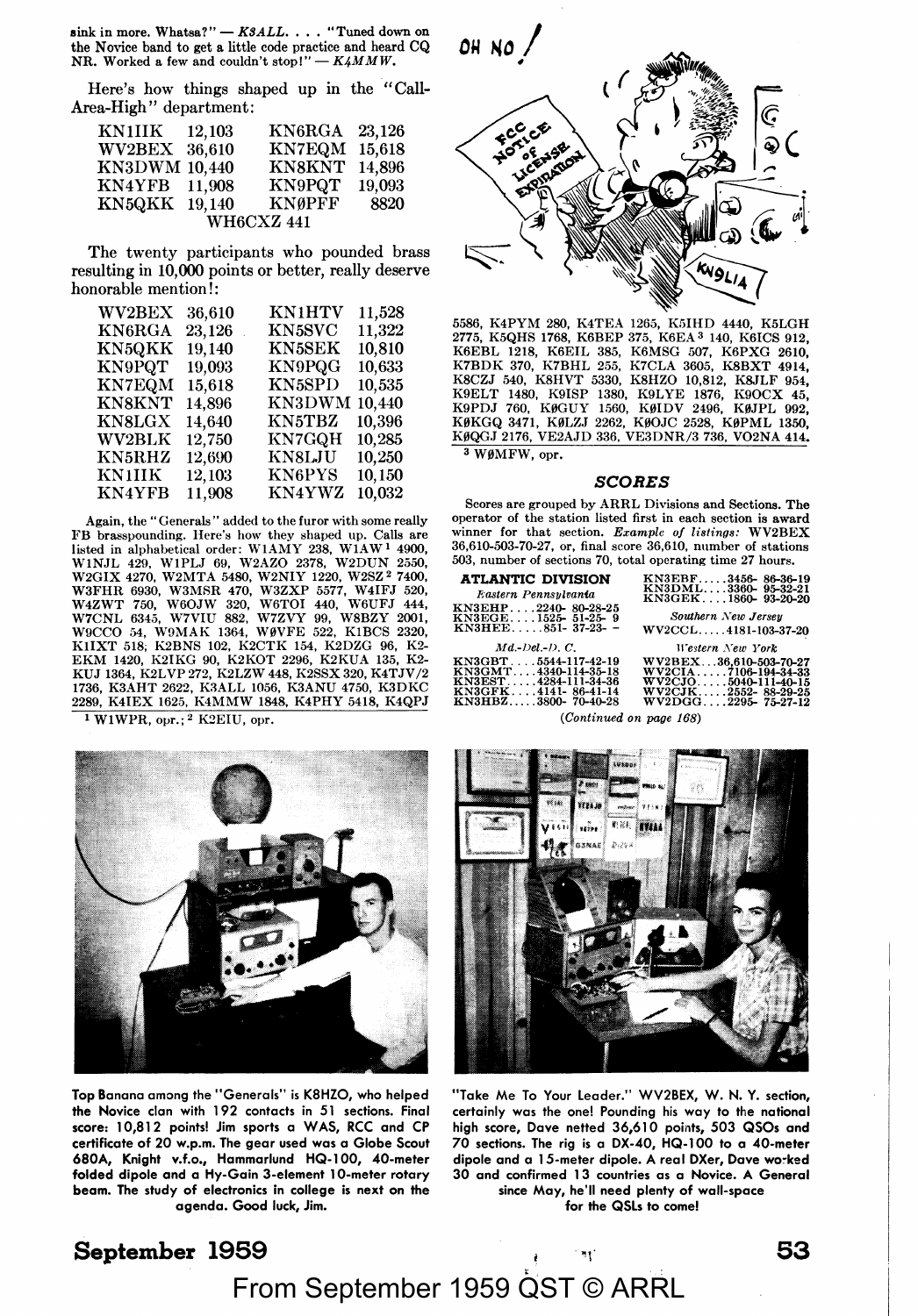### Novice Roundup

 $(Continued from page 53)$ 

#### WV2CIG....1710-57-30-19  $KN2RX1$  1302-47-21-12

#### Western Pennsulvania

| KN3DWM10.440-261-40-36 |  |  |  |
|------------------------|--|--|--|
| KN3EMD666- 27-18-10    |  |  |  |
| KN3ECZ12- 4-3-2        |  |  |  |

#### CENTRAL DIVISION

#### **Illinois**

| KN9PQG10.633-202-49-31 |                        |
|------------------------|------------------------|
| KN9OMK.                | 7987-163-49-22         |
|                        |                        |
| <b>KN9LTU</b>          | 6179-157-37-39         |
| KN9OUU                 | 5680-122-40-27         |
| <b>KN9LIA</b>          | 5481-189-29-16         |
| KN90ZY                 | 3045-105-29-39         |
| KN9OFS. .              | 2596-103-22-27         |
| KN9ORC.                | . 2370- 79-30-13       |
| <b>KN9LKO</b>          | 2128-61-28-14          |
| KN9PUU                 | $.672 - .32 - 16 - 16$ |
| KN9PAJ.                | . 564 - 37 - 12 - 10   |
| KN9PPV                 | . 270–45–6–8           |
|                        |                        |

#### Indiana

| KN9LZX3080-88-35-8    |  |
|-----------------------|--|
| KN9OPO2133-79-27-18   |  |
| KN9MAN2054-79-26-20   |  |
| KN9PGC2044-- 63-28-20 |  |
| KN9LSB1533-73-21-12   |  |
| KN9MLH136-17-8-2      |  |

#### **W**isconsin

#### KN9POT...19.093-303-61-39 KN9MBD....7682-147-46-21

| KN9MAU |       | $.2752 - 71 - 32 - 21$ |
|--------|-------|------------------------|
| KN9PZP | $49-$ | $7 - 7 - 12$           |

#### **DAKOTA DIVISION**

North Dakota

KNØRSA....1508-48-26-11

#### **Minnesota**

| <b>KNØQPG</b> |         | 7155-149-45-36  |
|---------------|---------|-----------------|
| <b>KNØRKF</b> |         | .3240-75-36-14  |
| <b>KNØRGP</b> | . 2772- | 84-33-30        |
| <b>KNØRNN</b> |         | .2059- 71-29-11 |

#### **DELTA DIVISION**

**Arkansas** 

KN5SCC 1742-52-26-14

#### Louisiana

KN5SNH 2070-77-27-18

#### **Mississippi**

| KN5SVC        | 11.332-212-51-35 |
|---------------|------------------|
| KN5PYX        | .5117-109-43-24  |
| <b>KN5RRG</b> | 4212-117-36-30   |
| <b>KN5TOB</b> | 2888-76-38-19    |

#### Tennessee

KN4BEM 4033-109-37-31

#### **GREAT LAKES DIVISION**

Kentucku

KN4YFB...11.908-219-52-35 (Continued on page 170)

### rom September 1959 QST © ARR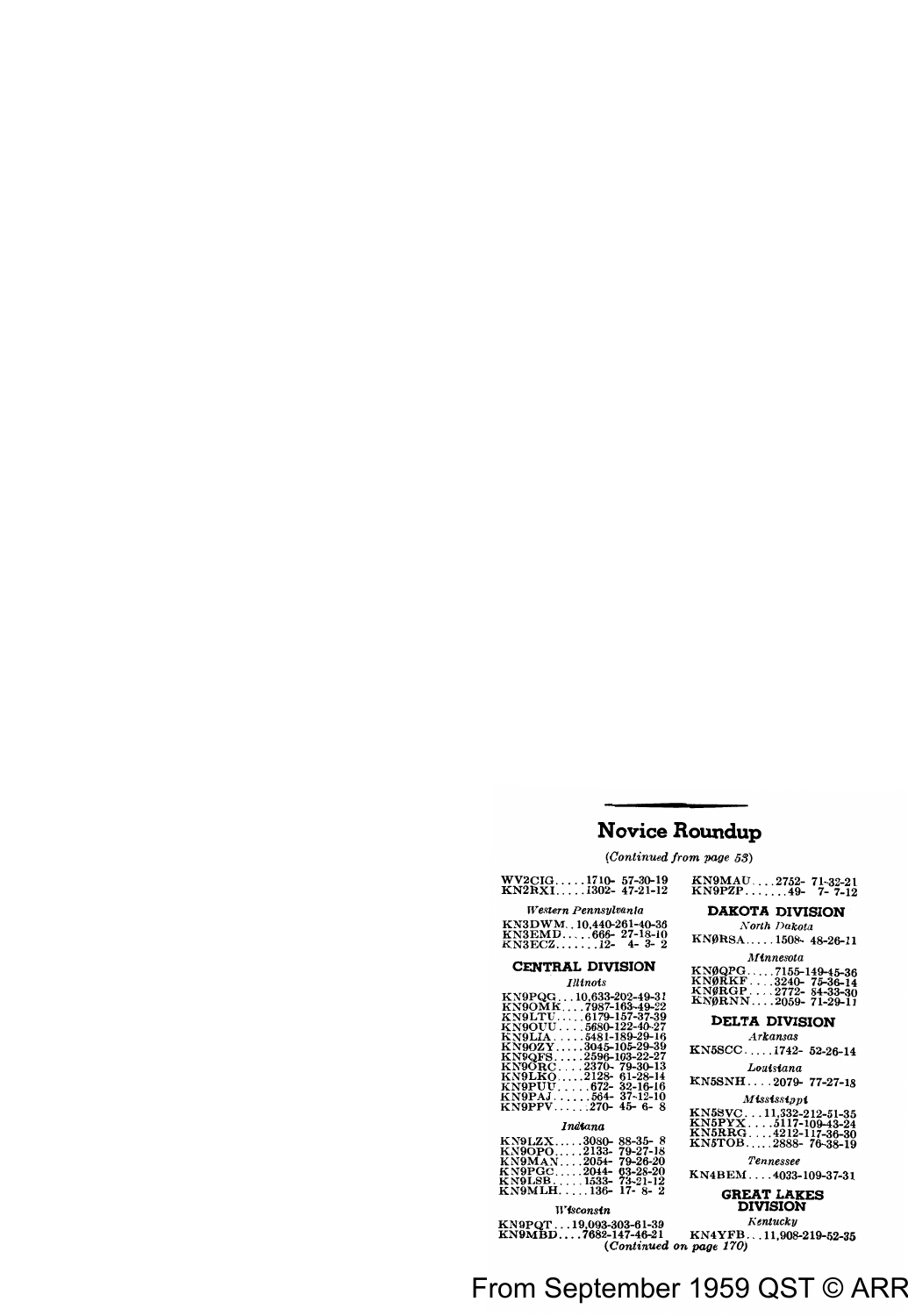| $KN4ZYZ608-28-16-15$<br>$KN4ZGV192-16-12-$ |  |
|--------------------------------------------|--|
| Michigan                                   |  |

| KN8LJU10.250-170-50-20 |  |
|------------------------|--|
| KN8MJZ3325-80-35-18    |  |
| KN8LWP1260-55-18--     |  |
| $KN8JRU1045-40-19-12$  |  |
| KN8JXT286-22-13-6      |  |
| $KN8KBP224-28-8-6$     |  |

 $O<sub>ba</sub>$ 

| KN8KNT14.896-266-56-36           |
|----------------------------------|
| KN8LEE6732-204-33-40             |
| KN8MTK<br>- 5624-133-38-36       |
| <b>KN8MXL</b><br>.4107-111-37-16 |
| KN8LWF3828-106-33-33             |
| KN8LCL3636-86-36-17              |
| KN8MIG<br>$.2574 - 89 - 26 - 11$ |
| KN8LBV<br>. 1950- 55-30-13       |
| KN8MGK1659-- 79-21-21            |
| KN8KSN782- 31-17-12              |
| KN8MLO/8741-39-19-11             |
|                                  |
| $KN8MYG416-22-13-9$              |
| KN8JSM337-29-13-10               |
| KN8MRB220-20-11-3                |
| KN8LGA6- 3-2-5                   |
|                                  |

#### **HUDSON DIVISION**

#### $E$ *astern New York*

| KN2QBD10,252-208-44-31 |
|------------------------|
| WV2AUC4185-135-27-33   |
| WV2AKK2002- 62-26-21   |
| WV2BLX1890-63-30-12    |
| WV2BTJ1320-45-24-11    |
| WV2BWE767-49-13-23     |
| $WV2ALO414-49-6-9$     |
|                        |

*N. Y. C.-L. I.* 

| KN2PEQ5206-122-38-17                                                    |  |
|-------------------------------------------------------------------------|--|
| WV2CDQ4064-107-32-40                                                    |  |
| WV2BKC3198-113-26-13 V                                                  |  |
|                                                                         |  |
|                                                                         |  |
| KN2OGT 2691-107-23-26<br>WV2BWM 2068- 80-22-40<br>KN2DPX 1254- 47-22-17 |  |
| KN2RFI1092-37-21-11                                                     |  |
| $KN20FD429-24-11-$                                                      |  |
| $\overline{KN2QAI}$ 248-48-26-6 p                                       |  |
| $KN2SDQ220-34-5-15$                                                     |  |
| $WV2ALG$ 200- 25- 8- 7                                                  |  |
| $WV2BEA90-10-9-$                                                        |  |
| $WV2CXA120-5-4-11$                                                      |  |
|                                                                         |  |
|                                                                         |  |

*Northern New Jersey* 

| WV2BLK 12.750-240-50-35 |                      |  |
|-------------------------|----------------------|--|
| WV2AWR8967-168-49-39    |                      |  |
| WV2CBB5720-133-40-40    |                      |  |
| WV2BUJ 3690-108-30-     |                      |  |
| KN3MBX1827- 63-29-26    |                      |  |
| WV2DKT1785-105-17-20    |                      |  |
| KN2SHY1729-76-19-5      |                      |  |
| WV2APT1628-- 64-22-16   |                      |  |
| KN2RBG.                 | $.936 - 37 - 18 - 5$ |  |
| WV2DOS126-14-9-13       |                      |  |
| $KN2TGZ$ 40-8-5-3       |                      |  |

#### **MIDWEST DIVISION**

| Iowa                                      |               |  |
|-------------------------------------------|---------------|--|
| KNØQAK1798-58-31-15<br>KNØRLW 120-12-10-3 |               |  |
|                                           |               |  |
|                                           | <b>Kansas</b> |  |
|                                           |               |  |
| KNØPFV3564-93-33-24<br>KNØSAU230-13-10-25 |               |  |
| <b>Missouri</b>                           |               |  |

| KNØPFF8820-196-45-30                  |  |
|---------------------------------------|--|
| $KN00QA$ 2016- 63-32-13               |  |
| KNØPUY1764-63-28-9                    |  |
| $KN\theta QCI \dots 1566 - 58-27 - 9$ |  |
| KNØPYB1260-43-20-14                   |  |

#### *Nebraska*

 $KN\emptyset$ SIL........25- 5-5-6

### **NEW ENGLAND DIVISION**

*Connecticut* 

| $\sim$                   |
|--------------------------|
| KN1HTV11.528-242-44-36   |
| $KN1JGL6450-150-43-30$   |
| $KN1GIF6132-204-28-40$   |
| $KN1JBN .5828-173-31-23$ |
| $KN1GRJ4028-106-38-12$   |
| $KN1HOP1408-68-16-$      |
| $KN1IXH$ 1326-78-17-28   |
| $KN9ODJ/11100-45-20-14$  |
| $KN1JBS533-26-13-6$      |
|                          |

*Ma.~ne* 

| $KN1GVQ2320-65-29-34$<br>$KN1JGN1768-68-26-31$ | <b>SOUTHWESTERI</b> |
|------------------------------------------------|---------------------|
| E. Massachusetts                               | <b>DIVISION</b>     |
|                                                |                     |

**KNlIYP .** . , . , **9600-182-50-35** *Los Angeles* 

(Continued on page 172)

rom September 1959 QST © ARR

### KNlJKA ..... 1652- 59-28- 8 KN lHBY .... 1596- 66-21-18 **TV.** *Massachusetts*

KN1IJU . . . . . 4340-104-35-2:<br>KN1HRL . . . . 4332-114-38-2:  $New$  *Hampshire* 

KNIIIK....12,103-232-49-3<br>KNIIID .....5254-142-37-3  $V<sub>or</sub> mont$ 

KN1HMQ....4061-116-31-2.<br>KN1GCX.....810- 30-18-16

### **NORTHWESTERN DIVISION**

 $$ KN7GHC .... 3010- 86-35-11

#### **Oregon**

KN7EQM ... 15,618-259-57-40 **Washington** 

KN7GQH ... 10,285-187-55-32

#### **PACIFIC DIVISION**

Hawatt WH6CXZ .... .441- 49- 9-32 *Nevada* 

KN7GFD ..... 350- 15-10-10 **Santa Clara Valley** 

WV6AFX .... 4092-109-33-29 WV6BY A ..... 270- 30- 9- 9

#### *East Bay*

| WV6BXG2640-88-30-8    |  |  |
|-----------------------|--|--|
|                       |  |  |
| $WV6AXP576-21-16-7$   |  |  |
| $WV6ALQ$ 456-38-12-10 |  |  |

#### San Joaquin Valley

KN6ROU .... 6248-122-44- - KN60ZL ..... 6123-157-39-18

#### **ROANOKE DIVISION**

#### *North Caroltna*

| $KN4ZIW5590-120-43-40$ |  |  |
|------------------------|--|--|
| KN4VUR4828-107-34-15   |  |  |
| $KN4YYG3404-82-37-14$  |  |  |
| $KN4YCL$ 1125-45-25-22 |  |  |
| $KN4BXY315-21-15-7$    |  |  |

#### **TVest** *Vtrg,nta*

| KN8LGX14.640-366-40-38 |  |
|------------------------|--|
| KN8MBH7800-180-40-21   |  |
| KN8LOU3007-87-31-8     |  |
| $KN8MHB$ 532-38-14--   |  |
| $KN8KMB451-41-11-10$   |  |

## **ROCKY MOUNTAIN DIVISION**

#### $Colorado$

KNØREP/Ø...7740-157-45-19<br>KNØRXJ.....5781-141-41-14 Utah

KN7DVT .... 9114-186-49-32

#### *New Mextco*

KN5QIN ..... 3204- 79-36-19

### **SOUTHEASTERN DIVISION**

#### .4labama

| -------------         |  |  |  |
|-----------------------|--|--|--|
| $KN4YGS1764-69-21-24$ |  |  |  |
| KN4EDF1050-42-25-11   |  |  |  |
| $KN4YKL756-36-21-8$   |  |  |  |

#### *Eastern Flortda*

| KN4YWZ10.032-228-44-40   |  |
|--------------------------|--|
| KN4ZRU8602-172-46-34     |  |
| $KN4ZSY$ .8208-196-38-35 |  |
| $KN4UPJ$ .5610-150-34-22 |  |
| KN4UPE4536-126-36-40     |  |
| $KN4ZDZ1080-40-27-5$     |  |
|                          |  |

#### *Wes tern Flortda*

KN4UJD ..... 1152- 48-24- 9 Georgta

KN4BVD .... 8592-164-48-19

KNIHVV ... . 9516-183-52-38 KN6RGA ... .23, 126-348-62-40<br>KNIIYV ... . . 4576-128-32-30 KN6PYS . . . 10, 150-203-50-26<br>KNIHPW . . . . 3042-102-26-25 WV6AAL . . . . . 7238-134-47-31